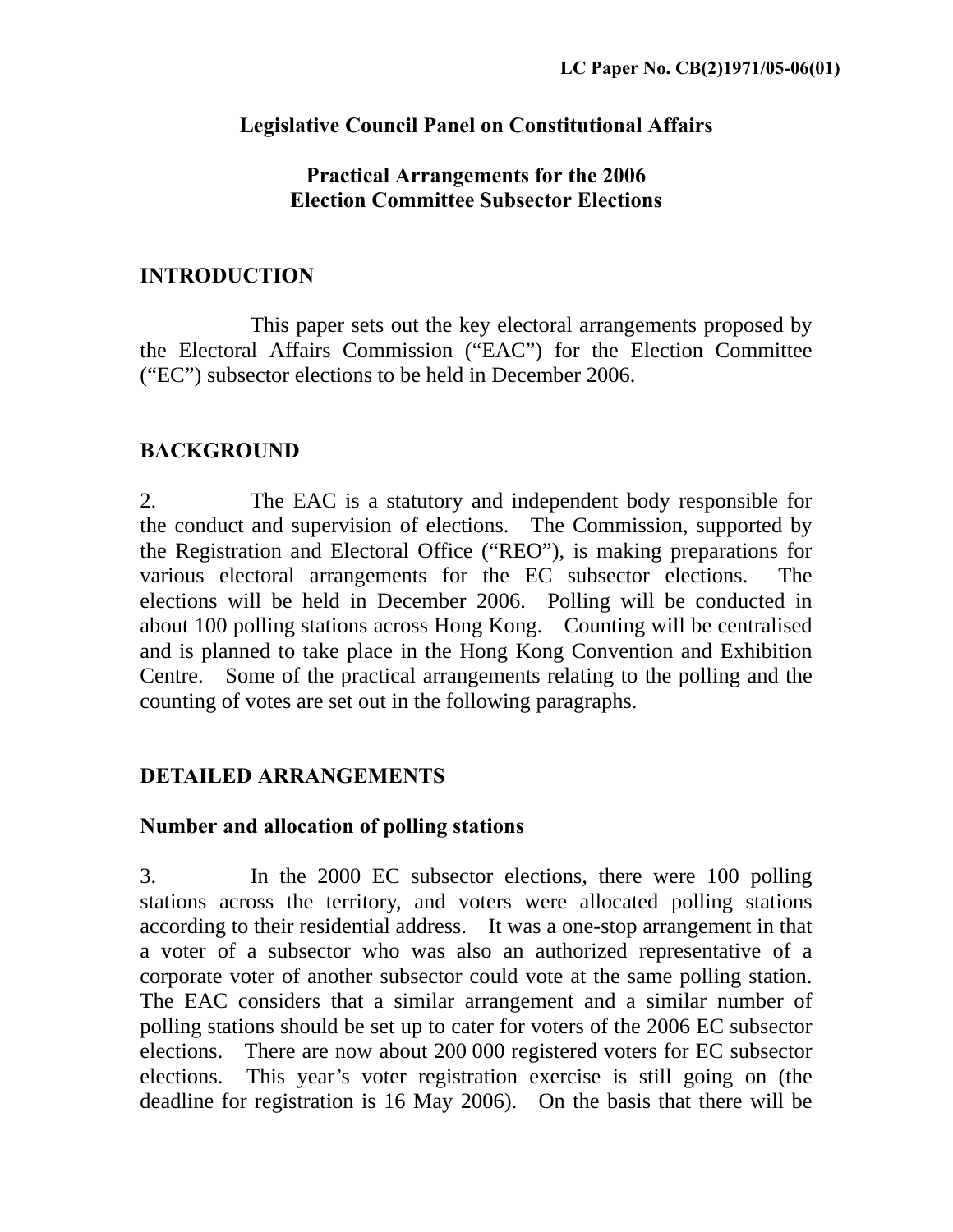about 200 000 or more registered voters, about 2 000 or more voters will be assigned to each polling station on average. For comparison, for the 2003 District Council election and the 2004 Legislative Council ("LegCo") election, each polling station was assigned about 6 000 to 7 000 electors on average. For districts which cover a larger geographical area, more polling stations will be set up to facilitate the voters.

# **Counting of ballot papers**

4. Given the large numbers of seats and candidates for EC subsector elections, it has been the practice for the REO to use an Optical Mark Recognition ("OMR") system to facilitate the counting of votes. The REO did so in the previous EC subsector elections in 1998 and 2000, and the EAC proposes to continue the practice for the coming elections.

# **Design of ballot papers**

5. Of the 38 EC subsectors, members for 35 subsectors (involving a total of 664 seats) are returned by elections. The number of seats ranges from 11 to 41 for different subsectors. It can be expected that for EC subsectors with more seats, there could be more candidates contesting in each subsector. The ballot paper used must be able to accommodate a sizeable number of candidates.

6. The ballot paper will already be very congested because it has to contain both the Chinese and English names of possibly several dozens of candidates, including their candidate numbers. At the same time, for the ballot paper to be read by the OMR machines, it will need to be specially designed. There are also limitations on its length (slightly longer than the length of A4 paper at most), width (about the width of A4 paper) and layout. To facilitate voters, the font size of words to be printed on the ballot paper will also need to be large enough to be clearly legible. For ease of operation, each ballot paper should contain no more than one sheet.

7. Given the above considerations, the ballot paper design being considered by the EAC can accommodate up to about 90 candidates. In case the number of candidates for any subsector exceeds this number, the ballot paper will be longer than that which is "readable" by the OMR machines. REO will have to resort to manual counting for such ballot papers, which will take more time. To cater for this possibility, an adequate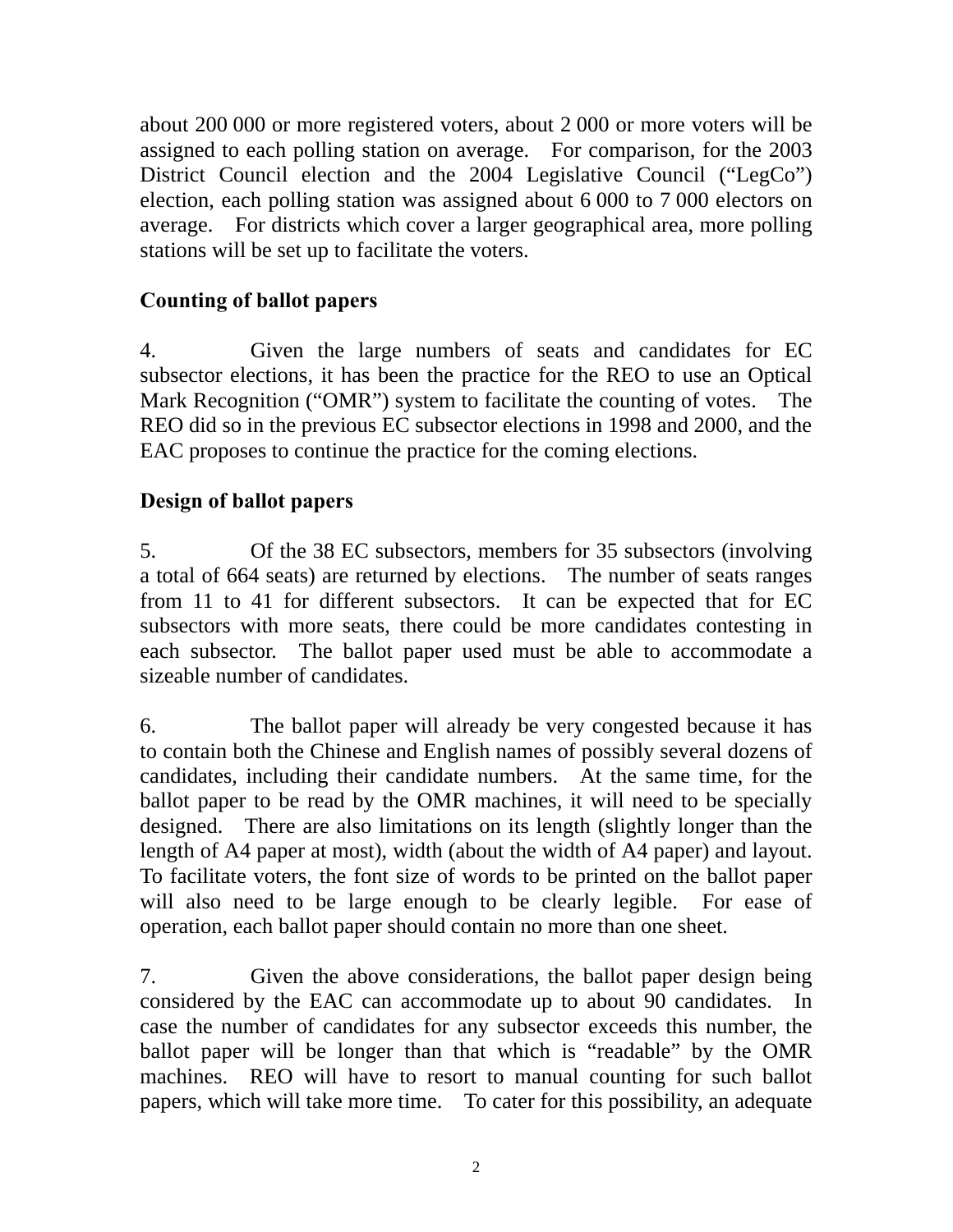number of counting staff will be provided for the manual counting work.

### **Other related measures**

8. Other key measures, which the EAC will put in place to ensure the smooth conduct of the 2006 EC subsector elections, are set out below.

- (a) Compilation of voter turnout statistics : Presiding Officers of polling stations will use facsimile machines to report hourly voter turnout statistics to the Central Command Centre, where raw data will be input into a central computer for compilation.
- (b) Counting arrangement : Centralised counting will continue. There will be two separate teams of counting staff to avoid staff fatigue.
- (c) Organisation and set-up of the Central Command Centre : The Central Command Centre on the polling day will be supervised by the Chief Electoral Officer of the REO, and all units of the Centre will be accommodated in the same place to facilitate communication and coordination.
- (d) Staff training : Training on contingency planning and crisis management will be provided for core REO staff to equip them with the necessary skill in handling unexpected situations.
- (e) Design and number of ballot boxes : The ballot boxes will be carefully and thoroughly tested by various means, including trial use using dummy papers which are of the same size and thickness as genuine ones, after the actual design of the ballot papers has been firmed up. There will also be an adequate number of ballot boxes, including extra provisions to cater for unexpected situations.
- (f) Emergency depots and transportation : There will be five emergency depots to cover different parts of the territory and to ensure quick replenishment of supplies where necessary. Each emergency depot and each individual polling stations will be equipped with vehicles for urgent deployment in case of emergencies.